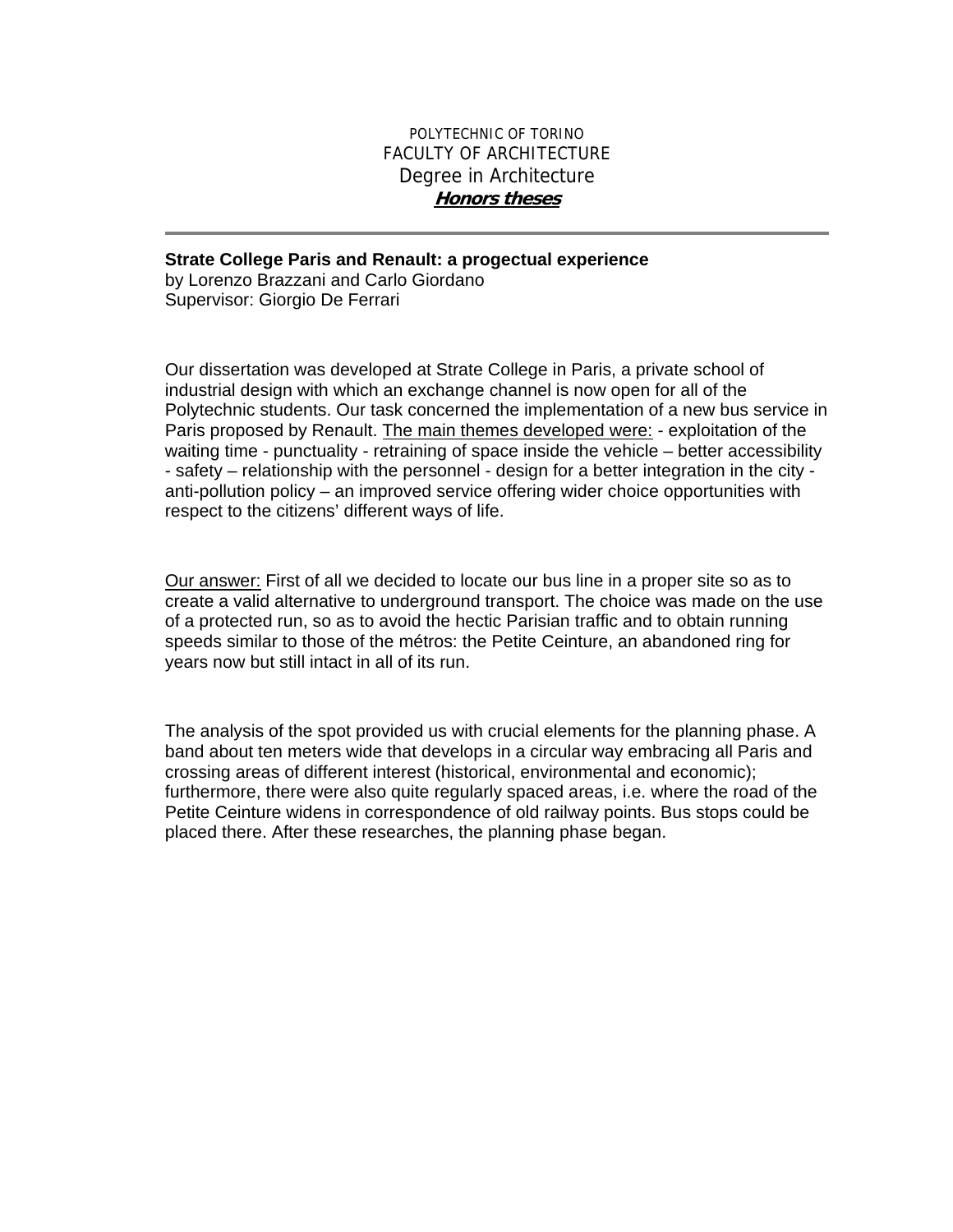

Our idea was to plan a bus of exceptional dimensions with an upper floor devoted to tourism and a lower one for daily transport.

At the same time we also worked on the very planning of big-sized stops suitable for such vehicles.

Starting from the analysis of the flow of people that might use this bus line, we wanted to offer a valid alternative to the collision of hasty people going up and down. We came up with the idea of two separate platforms on opposite sides of the bus, one for those waiting to get on and a smaller one only to exit.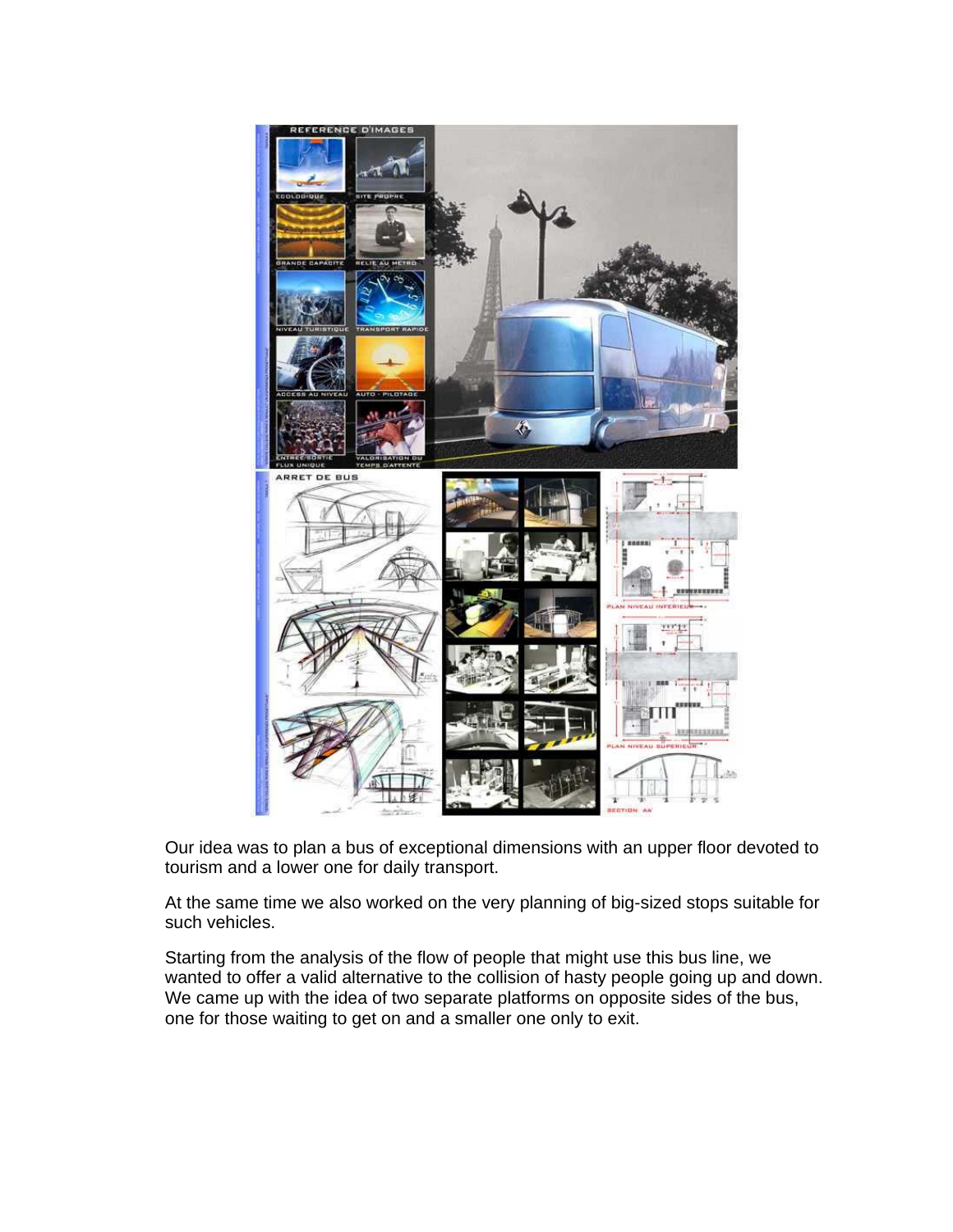

The idea of a two-storey bus stop was the answer to the utmost need of making the bus easily accessible to everybody, as well as to our purpose of dividing the two storeys according to their different functions: the lower floor is located underground at métros' level while the upper floor is accessible from ground level.

For both projects we presented at Renault models in 1:20 scale, of which only the bus model is in our hands because of the huge dimensions of the bus stop model.

We chose a completely automatic driving system to meet Renault's requirement for a vehicle projected in the future. Our bus works by means of a driving system called ADV (Automatically Driven Vehicle). A copper thread located a few millimetres underneath the asphalt marks the route network programmed for ADV. A computer manages: - traffic of the various vehicles running on the line – alternate enter in stations - maintenance for battery recharging.